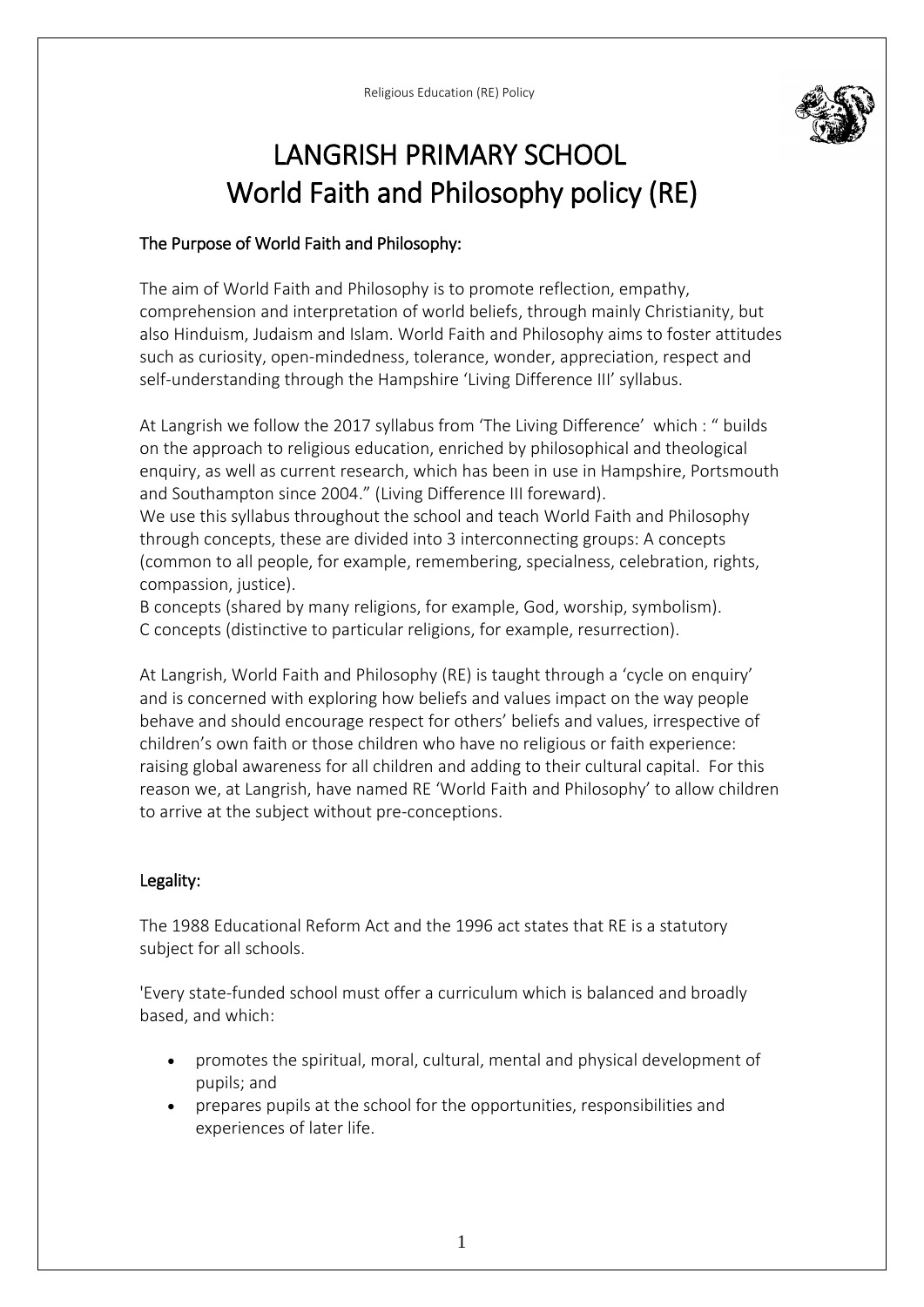All state schools ... must teach religious education ... All schools must publish their curriculum by subject and academic year online'.

#### (National Curriculum in England: Framework Document, DfE, September 2013, p.4)

Time allocation

On the recommendation of the 'Living Difference III' syllabus, Langrish Primary School teaches the concepts in blocks, allocating whole or part days. These total:

| Key Stage 1: | 36 hours |
|--------------|----------|
| Key Stage 2: | 45 hours |

#### Syllabus

Langrish Primary school follows the Local Authority Agreed Syllabus 'Living Difference III'. All year groups study Christianity; Hinduism in KS1, Judaism in Year 3 & 4, Islam in Year 5 and 6.

#### Assessment , reporting and monitoring arrangements

A specific element (apply, enquire, contextualise, evaluate, communicate) of the concept wheel will be assessed during each concept and judged against the ARE as outlined in Living Difference III. Each child's ability is colour coded (Red – not at ARE, Blue – ARE, Golden - mastery). Reporting is in line with the Assessment policy. 'Blooms' questions are used in lessons to develop deepen thinking through encouraging higher-order thought and reasoning.

The WF&P leader will monitor progression throughout the school and lead staff meetings on actions needed.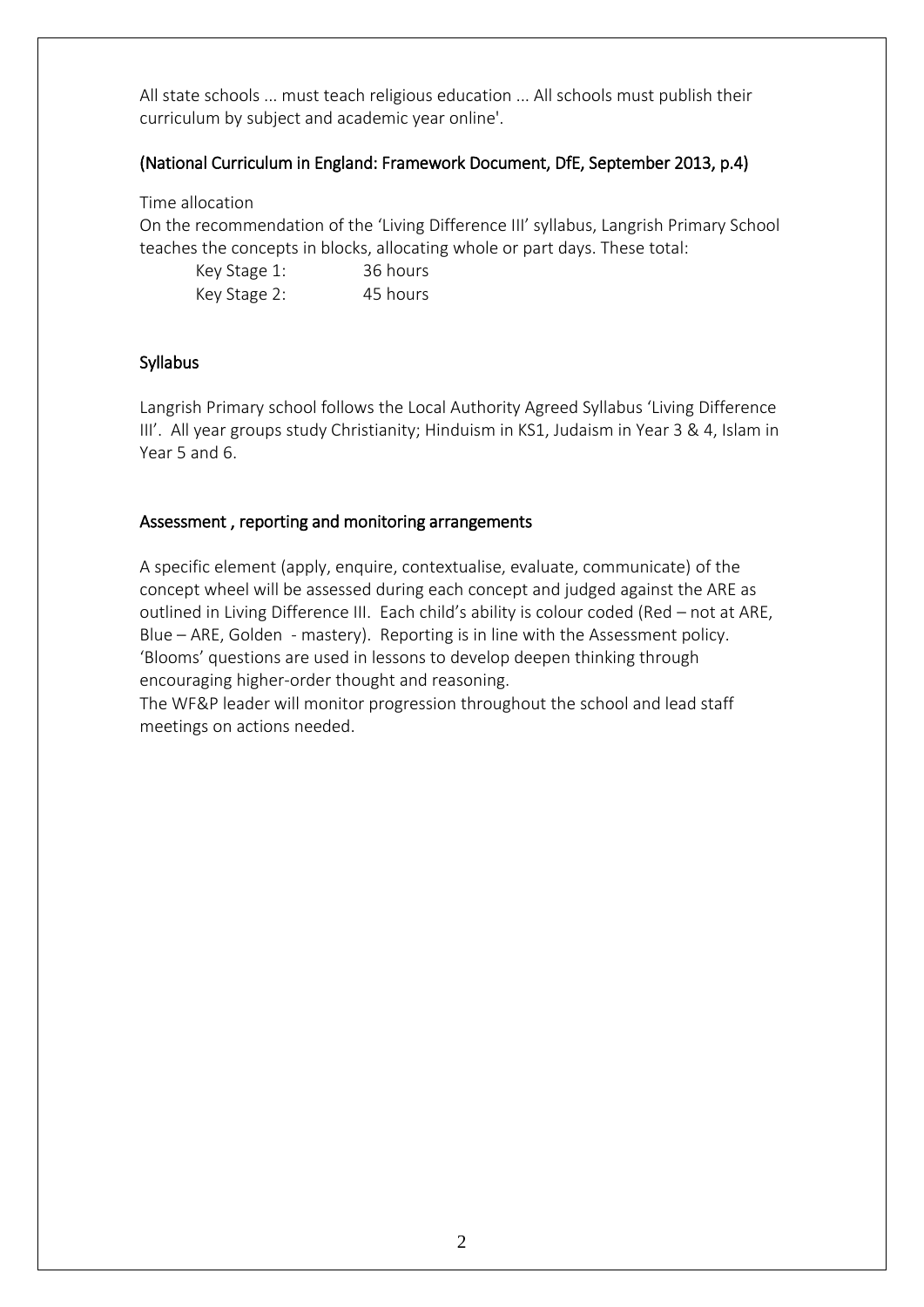# Summary of content

|                |                | <b>Autumn Term</b> |                                                  | <b>Spring Term</b>                          |                                                                   | <b>Summer Term</b>      |                                       |
|----------------|----------------|--------------------|--------------------------------------------------|---------------------------------------------|-------------------------------------------------------------------|-------------------------|---------------------------------------|
| $\mathsf{R}$   | <b>CONCEPT</b> |                    | <b>CELEBRATING</b>                               | <b>STORY TELLING</b>                        | SYMBOLS-<br><b>Helping</b><br>people to<br>remember<br>things     | <b>SPECIALNESS</b>      | <b>SPECIALNESS</b>                    |
|                | <b>Theme</b>   |                    | $Christmas -$<br>Jesus'<br>Birthday              | Stories that<br>Jesus told<br>$\mathcal{C}$ | Easter Eggs<br>- A symbol<br>of new life<br>$\mathcal{C}_{0}^{2}$ | Special<br>Clothes      | <b>Special Places</b><br>$C$ and $H$  |
|                | Religion       |                    | $\mathcal{C}$                                    |                                             |                                                                   | $C$ and $H$             |                                       |
|                | <b>CONCEPT</b> | GOD                | <b>SYMBOLS</b>                                   | <b>CHANGE</b>                               | <b>WELCOMING</b>                                                  | <b>SPECIALNESS</b>      | <b>REMEMBERING</b>                    |
| $\mathbf{1}$   | <b>Theme</b>   | Ideas about<br>God | Light as a<br>$symbol$ –<br>Diwali and<br>Advent | People Jesus<br>met                         | Palm Sunday<br>$-$ Christians<br>Welcome<br>Jesus                 | Special<br><b>Books</b> | Janmashtami-<br>Krishna's<br>Birthday |
|                | Religion       | $C$ and $H$        | $C$ and $H$                                      | $\mathcal{C}$                               | $\mathcal{C}$                                                     | H                       | H                                     |
|                | <b>CONCEPT</b> | <b>BELONGING</b>   | <b>ANGELS</b>                                    | <b>REMEMBERING</b>                          | <b>CHANGING</b><br><b>FEELINGS</b>                                | <b>SPECIALNESS</b>      | <b>AUTHORITY</b>                      |
| $\overline{2}$ | Theme          | <b>Baptism</b>     | Angels in the<br>Christmas<br>story              | Remembering<br>Vishnu - Holi                | Sadness to<br>Happiness at<br>Easter                              | Special Food            | Key Events in<br>Jesus' Life          |
|                | Religion       | $\mathcal{C}$      | $\cal C$                                         | H                                           | $\cal C$                                                          | $C$ and $H$             | $\mathcal{C}$                         |

|   |                | <b>Autumn Term</b> |                               | <b>Spring Term</b>                                     |                                    | <b>Summer Term</b>                    |                   |  |
|---|----------------|--------------------|-------------------------------|--------------------------------------------------------|------------------------------------|---------------------------------------|-------------------|--|
|   | <b>CONCEPT</b> | <b>TEMPTATION</b>  | <b>SYMBOLS</b>                | <b>CREATION</b>                                        | <b>CHANGING</b><br><b>EMOTIONS</b> | <b>FAME</b>                           | <b>IDENTITY</b>   |  |
| 3 | Theme          | <b>Making</b>      | Advent: Symbol of             | Creation                                               | Easter                             | <b>OLYMPICS</b>                       | The Mezuzah       |  |
|   | Religion       | choices            | Anticipation<br>$\mathcal{C}$ | $\mathcal{C}$                                          | $\mathcal{C}$                      |                                       | and the Shema     |  |
|   | <b>CONCEPT</b> | <b>RITUAL</b>      | <b>HOLY</b>                   | <b>MESSAGES</b>                                        | <b>LAW</b>                         | <b>AUTHORITY</b>                      | <b>FREEDOM</b>    |  |
| 4 | Theme          | <b>Sukkot</b>      | Mary: Mother of<br>God        | Jesus: His<br>Teaching's<br>and His<br><b>Messages</b> | Jesus as a law<br>breaker          | The Torah $-$<br>cycle of<br>learning | Passover          |  |
|   | Religion       | J                  | $\mathcal{C}$                 | $\mathcal{C}$                                          | $\mathcal{C}$                      | J                                     | J                 |  |
|   | <b>CONCEPT</b> | <b>COMMUNITY</b>   | <b>PROPHECY</b>               | <b>JUSTICE</b>                                         | <b>SYMBOLS</b>                     | <b>WISDOM</b>                         | <b>IMAGERY</b>    |  |
| 5 | Theme          | Umma               | The Magi and<br>their Gifts   |                                                        | Eucharist                          |                                       | Jesus through Art |  |
|   | Religion       |                    | $\mathcal C$                  | C&1                                                    | $\mathcal{C}$                      | $\mathcal{C}$                         | $\mathcal{C}$     |  |
|   |                |                    |                               |                                                        |                                    |                                       |                   |  |